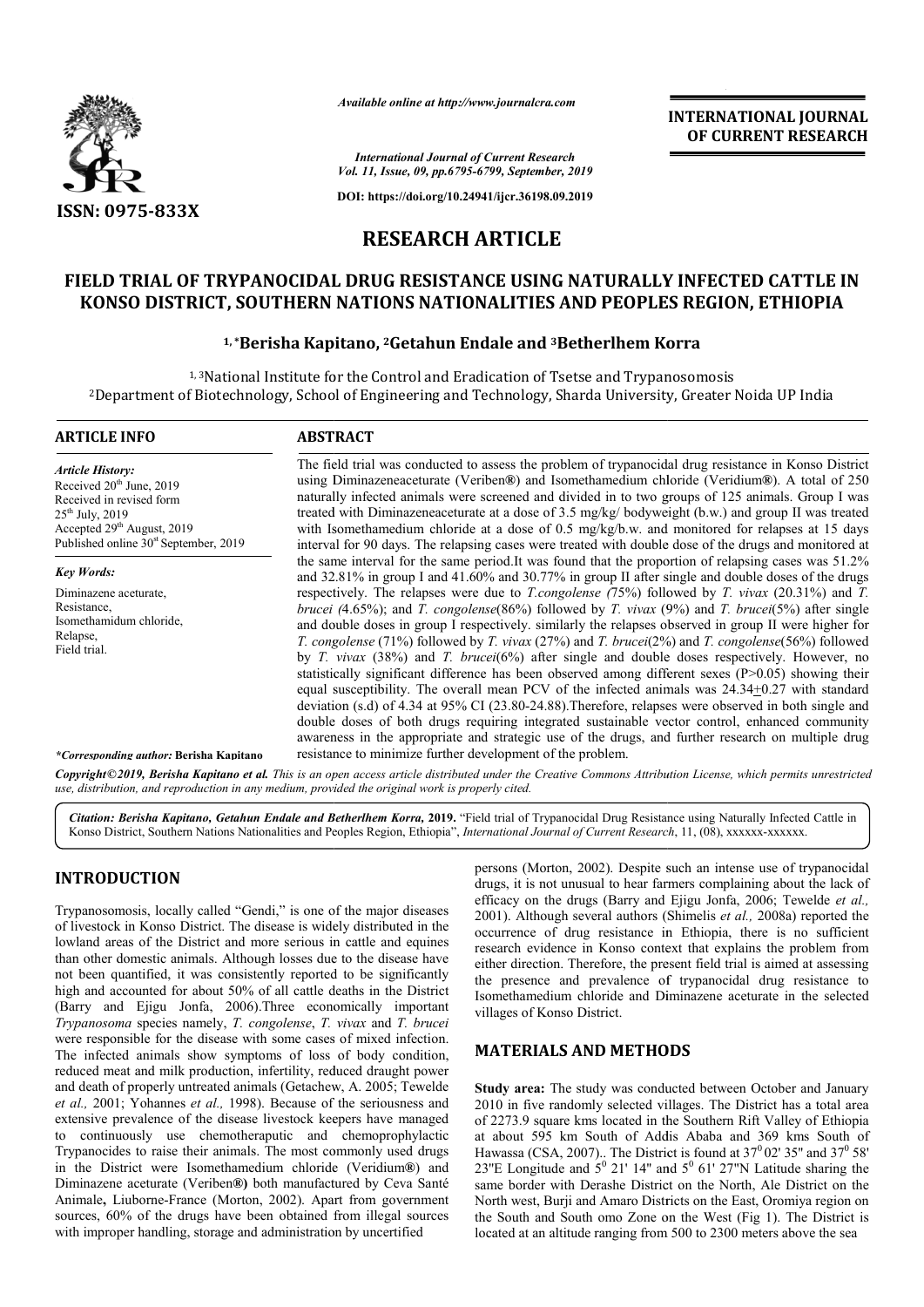

level (m.a.s.l) with annual average rainfall of 750 mm and temperature ranging from 12.2  $^0C-34^0C$ . The livestock population of the district was estimated to 146,316 cattle, 6,492 equines, 146,070 sheep, 267,938 goat, 146,034 poultry and 29,518 beehives (CSA, 2007).

**Study animals:** The study was conducted on local breeds of cattle (*Bos indicus*) maintained on traditional communal management system. The animals have made part of the field trial by using trypanosome positive animals.

**Study design:** Five villages namely, Garsale, Jarso, Dara, Weyto and Gete were randomly selected from 15 villages purposely identified based on high trypanosomosis prevalence, broad access to illegal drug smugglers, limited access to public veterinary service, and history of low trypanocidal drug efficacy. The villages were marked with numbers 1-15 and five villages were randomly selected using simple lottery system. A total of 50 households (10 per village) were selected for an interview using expected frequency of 3.4% at 5% confidence limits and a confidence interval of 95% with Epi Info 7. The households were purposely selected to include individuals owning livestock to obtain full information on the required data. A total of 250 positive animals (cattle) were selected for the trial using expected frequency of 20.5% with precision level of 5% and a confidence interval of 95% with Epi Info 7. The total sample was equally divided for five villages (50 samples per village) which were further subdivided in to two groups of 25 animals for the field trial. The first group of 25 animals was identified with yellow ear tag and treated with Diminazene aceturate (Veriben®) at a dose of 3.5 mg/kg/b.w. and the second group was identified with red ear tags and treated with Isomethamedium chloride (Veridium®) at a dose of 0.5 mg/kg/b.w. The relapsing cases in both groups were monitored for 3 months at 15 days interval and treated with double dose of the drugs. Despite the length of gaps of monitoring days, no single animal has been lost from either group during the study period.

**Questionnaire survey:** A semi-structured questionnaire was developed to collect information on the farming system, trypanosomosis problem, and veterinary service provision including sources and usages of trypanocidal drugs and the presence of drug resistance (ineffectiveness) in the villages.

A preparatory school complete student was selected from each village and training with rehearsal session was organized for one day at Karat town to create better understanding on the questionnaire. The number of interviewees was limited to 10 per village to reduce the burden of work on the limited number of enumerators and enable them to complete the questionnaire correctly and effectively.

**Blood sample collection and examination**: A total of 187, 253, 316, 325 and 389 animals were randomly selected from Garsale, Jarso, Dara, Weyto and Gete villages, respectively, to screen fifty naturally infected animals from each village. Blood samples were collected from ear vein of the animals using heparinised capillary tubes and examined according to the procedures described by Uilenberge (1998) as follows. Two capillary tubes were used for each animal and filled with blood until  $3/4^{th}$  of their length. One end of the capillary tubes were sealed with crystal seal and symmetrically loaded on the Microhematocrit centrifuge (Hettich®, Germany) with the sealed end pointing out ward and centrifuged at 12,000 revolutions per minute (rpm) for 5 minutes and packed cell volume (PCV) was measured using heamatocrit reader.

The capillary tubes were broken 1 mm below the buffy-coat to include red blood cell layers and the content was expressed on a microscope slide, mixed with the edge of other slide and covered with 22x22 mm cover slip. The samples were examined under 40x objective using dark ground buffy-coat technique to detect the presence of trypanosomes with their characteristic movements. Thin blood smears were prepared from positive samples, fixed with 95% methanol for 5 minutes and stained with Giemsa stain solution for 30 minutes. Then the samples were examined under 100 x objectives to identify the trypanosomes at species level. The PCV values were recorded and the reading below 24% was considered as anaemia (Marcotty *et al.,* 2008).

**Data analysis:** The data collected from the villages were entered in to Microsoft excel spread sheets-2007. Epi Info version 7 and SPSS version 20 were used for statistical analysis. Descriptive statistics like frequency proportion and mean values were used and the presence or absence of significant difference between groups was detected at p< 0.05 using T - test.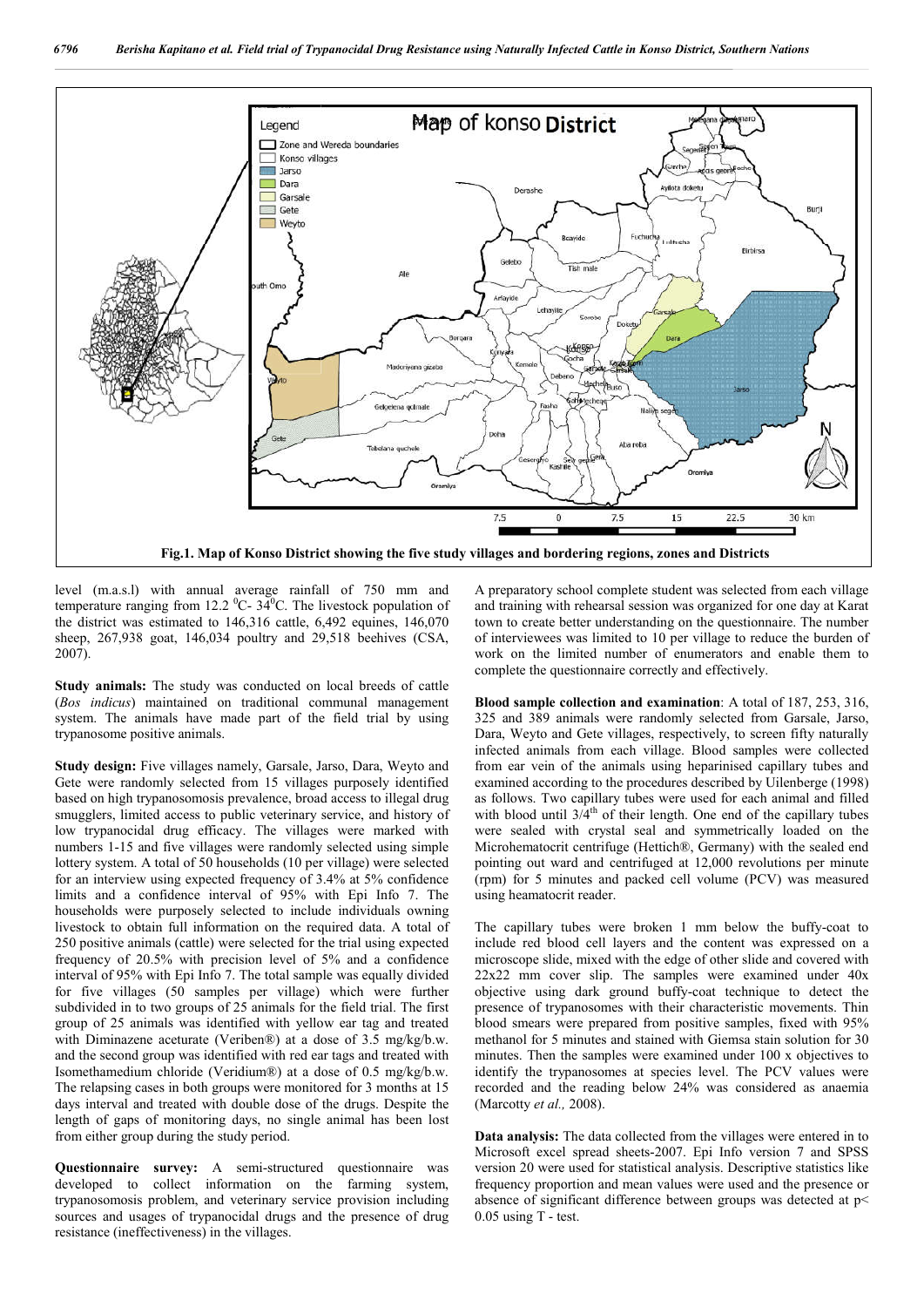### **RESULTS**

**Questionnaire survey:** All respondents (100%) indicated that trypanosomosis was the most important disease in the villages and treated with Trypanocidal drugs supplied in sachets containing brown or yellow powders. Some farmers have shown empty sachets of Isomethamidium chloride and Diminazene aceturate supplied in different trademarks consisting of Samorin**®,** Trypamedium® and Veridium® for Isometamedium chloride and Berenil**®,** Fatribanil® and Veriben**®** for Diminazene aceturate. According to the majority of respondents (78%) the drugs were obtained mainly from illegal sources. Sixty six percent of the respondents indicated that the drugs were administered by livestock owners (Table 1). The respondents also mentioned that Homidium salts consisting of Homidium bromide (Ethidium®) and Homidium chloride (Novidium®) have been used for decades before losing acceptance by the farmers due to their ineffectiveness. According to the study 38% of respondents used a sachet of 2.36 g Diminazene aceturate per animal while 62% used for 2-3 animals. Likewise, 40% of the respondents used a sachet of 1 g of Isomethamedium chloride for 10 animals while 60% of the respondents used for 15-20 animals. The respondents indicated that the effectiveness of the drugs was declining from time to time requiring weekly (5%), biweekly (23.5%), every fortnight (15%), and monthly (41.2%) and bimonthly (15.5%) treatments. The farmers said that they are losing confidence on the drugs since they have to treat their animals about 8 times a year.

**Hematological findings:** The overall mean PCV of the infected animals was  $24.34 \pm 0.27$  with standard deviation (s.d). of 4.34 at 95% CI ( 23.80-24.88). The highest PCV was recorded from Gete village (34%) and the lowest was from Jarso village (14%). Among the total number of positive animals the majority (69.6%) had mean PCV below 24% (Table 2).

Parasitological findings: The prevalence of trypanosomosis in Garsale, Jarso, Dara, Weyto and Gete was 26.74%, 19.76%, and 15.82%, 15.38% and 12.85%, respectively, with the overall prevalence of 17%. According to the study T. congolense (61.02%) was the most dominant trypanosome species in the District (Table 3). When the proportion of sex of infected animals was considered, females were more infected (52%) than the males (48.4%), although the difference was not statistically significant  $(P>0.05)$  (Fig.2).

**Relapsing cases following trypanocidal drug treatment:** Among the animals in group I 51.2% relapses were recorded after treatment with 3.5 mg/kg/b.w. of Diminazene aceturate and 32.81% relapses from animals treated with double dose (7 mg/kg/bw) of the drug. Similarly, 41.6% relapses were recorded from animals treated with 0.5mg/kg/bw of Isomethamedium chloride and 30.70% relapses after doubling the dose (Table 4.

**Trypanosome parasites detected in the relapsing cases:** The study showed that the relapsing cases were mainly attributed to

#### **Table 1. Sources and use of trypanocidal drugs**

| Villages | No of farmers interviewed |          | Source of trypanocidal drugs | Treatment given by |                      |                 |  |
|----------|---------------------------|----------|------------------------------|--------------------|----------------------|-----------------|--|
|          |                           | Illegal  | Government and illegal       | Farmers            | Veterinary personnel | Vet and farmers |  |
| Garsale  | 10                        |          |                              |                    |                      |                 |  |
| Jarso    | 10                        |          |                              |                    |                      |                 |  |
| Dara     | 10                        |          |                              |                    |                      |                 |  |
| Weyto    | 10                        |          |                              |                    |                      |                 |  |
| Gete     | 10                        |          |                              |                    |                      |                 |  |
| Total    | 50                        | 39 (78%) | 1(22%)                       | 33(66%)            | $\theta$             | 17(34%)         |  |

#### **Table 2. Haematological findings of parasitemic animals**

| Village | Animals<br>sampled | positive<br>animals | $PCV < 20\%$ | <b>PCV</b><br>$21 - 24%$ | <b>PCV</b><br>25-29% | PCV<br>$>30\%$ | Mean<br>$+$ SEM | S.d  | 95% C.I.    | Sig(2)<br>tailed) |
|---------|--------------------|---------------------|--------------|--------------------------|----------------------|----------------|-----------------|------|-------------|-------------------|
| Garsale | 187                | 50                  | 13           | 23                       |                      |                | $24.13 + 59$    | 4.16 | 22.95-25.31 | .000              |
| Jarso   | 253                | 50                  | 16           | 20                       | 14                   |                | $23.57 + .64$   | 4.52 | 22.29-24.85 | .000              |
| Dara    | 316                | 50                  | 12           | 23                       |                      |                | $25.11 + .65$   | 4.63 | 23.79-26.43 | .000              |
| Weyto   | 325                | 50                  | 12           | 23                       |                      |                | $24.29 + 57$    | 4.01 | 23.15-25.43 | .000              |
| Gete    | 389                | 50                  | 10           | 22                       |                      |                | $24.59 + 62$    | 4.36 | 23.35-25.83 | .000              |
| Total   | 1470               | 250                 | $63(25.2\%)$ | $(44.4\%)$<br>111        | 71 (28.4%)           | 5(2%)          | $24.34 + 27$    | 4.34 | 23.80-24.88 | .000              |

| Table 3 Prevalence of trypanosomosis in the selected villages |  |  |  |
|---------------------------------------------------------------|--|--|--|
|---------------------------------------------------------------|--|--|--|

| Village<br>Animals sampled |      | Positive animals | Trypanosomes sp diagnosed | Prevalence $(\% )$ |                          |           |       |
|----------------------------|------|------------------|---------------------------|--------------------|--------------------------|-----------|-------|
|                            |      | T. congolense    | T. vivax                  | T. brucei          | Mixed $(T.c$ and $T.v$ ) |           |       |
| Garsale                    | 187  | 50               | 30                        |                    |                          |           | 26.74 |
| Jarso                      | 253  | 50               | 32                        |                    |                          |           | 19.76 |
| Dara                       | 316  | 50               | 29                        | 14                 |                          |           | 15.82 |
| Weyto                      | 325  | 50               | 31                        | 13                 |                          |           | 15.38 |
| Gete                       | 389  | 50               | 32                        | 11                 |                          |           | 12.85 |
| Total                      | 1470 | 250              | 154                       | 57                 | 23                       | 16        |       |
|                            |      |                  | $(61.02\%)$               | $(22.8\%)$         | $(9.2\%)$                | $(6.4\%)$ |       |

**Table 4. Relapses after treatment with normal and double doses of Isometamedium chloride and Diminazene aceturate in five villages of konso District**

| Ser No<br>Days after treatment | Relapses after treatment with Diminazene aceturate |        |         |            | Relapse after treatment with Isomethamedium chloride |                  |        |             |        |
|--------------------------------|----------------------------------------------------|--------|---------|------------|------------------------------------------------------|------------------|--------|-------------|--------|
|                                | $3.5$ mg/kg/b.w.                                   |        |         | 7mg/kgb.w. |                                                      | $0.5$ mg/kg/b.w. |        | lmg/kg/b.w. |        |
|                                | 15                                                 | 12/125 | $9.6\%$ | 5/64       | 7.81%                                                | 15/125           | $2\%$  | 6/52        | 11.54% |
|                                | 30                                                 | 20/125 | 16%     | 6/64       | 9.38%                                                | 14/125           | 1.2%   | 2/52        | 3.92%  |
|                                | 60                                                 | 15/125 | 2%      | 6/64       | 9.38%                                                | 11/125           | 8.8%   | 3/52        | 5.77%  |
|                                | 90                                                 | 17/125 | 3.6%    | 4/64       | 6.25%                                                | 12/125           | 9.6%   | 5/52        | 9.62%  |
| Total                          | 90                                                 | 64/125 | 51.2%   | 21/64      | 32.81%                                               | 52/125           | 41.60% | 16/52       | 30 77% |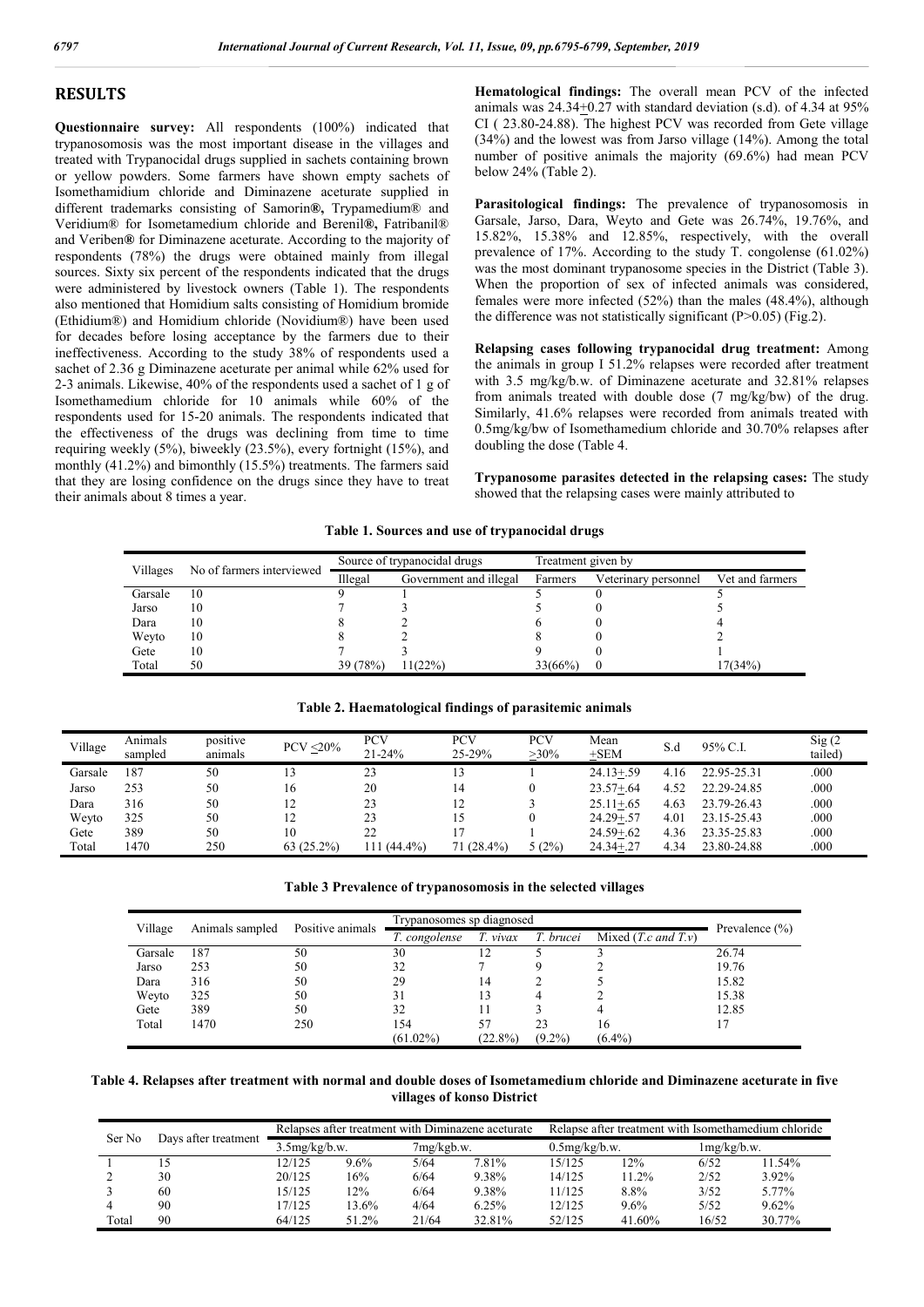*T. concolense* followed by *T. vivax* and *T. brucei* in both types of drugs (Table 5).

*Nationalities and Peoples Region, Ethiopia*

**Table 5. Ttrypanosome parasites detected during the first and second relapses of both drugs**

|                |          | Diminazene aceturate |          |      |          | Isomethamediumchloride |          |      |  |
|----------------|----------|----------------------|----------|------|----------|------------------------|----------|------|--|
| Trypanosome    | First    |                      | Second   |      | First    |                        | Second   |      |  |
| parasites      | relapses |                      | relapses |      | relapses |                        | relapses |      |  |
|                | No       | $\%$                 | No       | $\%$ | Nο       | $\%$                   | No       | $\%$ |  |
| T.congolense   | 48       | 75                   | 19       | 86   | 35       | 71                     |          | 56   |  |
| T vivax        | 13       | 20                   | 2        | q    | 13       | 27                     | 6        | 38   |  |
| T.brucei       |          |                      |          |      |          |                        |          |      |  |
| Total relapses | 64       | 100                  | າາ       | 100  | 49       | 100                    | 16       | 100  |  |



**Fig. 2.Proportion of infected animals of different sexes**

#### **DISCUSSION**

The questionnaire survey as well as field trial on naturally infected cattle indicated that trypanosomosis existed in the study area for several years and left most of the Konso farmers with few unproductive cattle. Limited government drug supply coupled with inadequate knowledge of livestock owners on appropriate use of drugs had contributed to the use of services delivered by illegal or uncertified individuals who administer poor quality and over diluted drugs (Gizaw Woldeyes and Gezehagne Aboset, 1997). According to this study the problem of service delivery by uncertified individuals is more severe (66%) than the reports of Yohannes Afework (1998) and Nega Tewelde (2001) who indicated 43% and 57% in the villages of Metekel District, Northwest Ethiopia and Farming in Tsetse Controlled Areas (FITCA) in Western Ethiopia, respectively. However, Daya (2004) reported 97.5% service delivery by livestock owners and drug smugglers in Boloso Sore District which is higher than the present findings. Gizaw Woldeyes and Gezehagne Aboset (1997) reported similar situation in Kola shara village of Arbaminch Zuria District where all farmers were armed with syringes and needles and treat their own animals with trypanocidal drugs. This clearly describes the weakness of the prevailing animal health service delivery and loose regulatory imposition on drug transaction. The frequency of treatment reported during this field trial is about 8 times a year which is in-agreement with similar findings of Muturi (1999) at Merab Abaya (7-9 times) and higher than the report of Yohannes Afewerk (1998) at Pawe (3.1 times). Uilenberg (1997) described that the frequency of treatment over a year reflects the magnitude of trypanosome challenge and the declining efficiency of the drugs is an indication of drug resistance likely due to poor handling and underdosing of drugs from either legal or illegal sources and less active ingredient than anticipated in some drugs. Yohannes Afework (1998) and Nega Tewelde (2001) reported more than 40% respondents using trypanocidal drugs below the recommended dose due to inefficient government services contributing to trypanocidal drug misuse and development of drug resistance supporting to the present field trial. The current field trial indicated that about 69.6% of positive animals had PCV < 25% which agrees with similar report of Rowlands *et al.* (2001) in Ghibe, South west Ethiopia. Although various factors are

responsible for the occurrence of anaemia (Conner, 1994), low PCV is an indication of anaemia, which is the most indicative sign of trypanosomosis in endemic areas (Leak, 1987; Murray and Dexter, 1988; Trail *et al*.,1991; Yohannes Afewerk, 1998; Muturi, 1999, and Rowlands *et al.,* 2001). The present study showed an overall average PCV of 22.57% which agrees with the report of Vanden Bossche (2001) who found 23% and stated that the average PCV of trypanosomosis positive herds decrease with increasing prevalence of trypanosomosis. The trial has detected an overall prevalence of 17% which is in agreement with the findings of Yohannes Afewek (1998), NegaTewelde (2001) and Muturi (1999) who reported the prevalence of 17.2%, 21%, and 17.5% in Metekel District, upper Dedessa valley and Southern Rift Valley of Ethiopia respectively. It was observed that *T. congolense* is more dominant *(*61.6%) than *T. viviax* (22.8%), *T. burcei* (9.2%) and mixed infection (6.4%) which is in agreement with the findings of Getachew Abebe and Yilma Jobre (1996) (58.5%), Muturi (1999) (66.10%) and Yohannes Afewek (1998) (60,9%).The results reported by Gizaw Woldeys and Gezehagn Aboset (1997) (85.2%) from Arbaminch Zuria District and Rowland *et al.* (1993) (84%) from Ghibe valley are similar but higher than the present findings. The proportion of infected female in this field trial is higher than the males which are similar to the findings of Rowlands *et al*. (1995) who reported higher prevalence in cows than males. However, Yohannes Afewrk (1998); Muturi (1999) and NegaTewelde (2001) reported higher infection proportion in males than female animals, although the difference is not significant in both cases showing equal susceptibility of both sexes.

The relapses encountered after Diminazene aceturate treatment at a dose of 3.5 mg/kg/bw of this field trial (51.2%) is similar to the findings of Rowlands *et al*. (1993) who reported the same figure at the same dose. Likewise relapses encountered at double dose (7 mg/kg/bw) of the drug (32.81%) is not very different from findings of McDermott *et al*. (2003) who reported 36.8% resistance to Diminazene aceturate 7 mg/kg/b.w. but significantly lower than the findings of Codjia *et al*. (1993) (100%) who reported resistance to the maximum recommended dose (7 mg/kg/b.w.) of Diminazene aceturate from 12 isolates of *T. congolense* collected from Ghibe valley. The present field trial detected 41.6% relapses of Isometamedium chloride treatment at a dose of 0.5 mg/kg bw which is lower than the findings of Yohannes Afewerk (1998) (50%) at Pawe, North west Ethiopia and McDermott et al. (2003) (63.8%) at Kenedougou province of Burkina Faso. Eisler *et al*. (2000) indicated that resistance against this drug is strongly suspected when more than 25% of Isometamidium chloride treated cattle become parasitaemic within 8 weeks of exposure. Codjia *et al.* (1993); Leak *et al*. (1993); Rowlands *et al*. (1993) and Yohannes Afewerk (1998) reported that *T. congolense* is the most predominant drug resistant trypanosome which agrees with the findings of the present field trial. The development of drug resistance in the District can be assumed to occur due to the extensive use of low doses of standard as well as substandard drugs. According to Clausen *et al.* (1992) and Geerts and Holmes (1998) a prolonged and frequent use of trypanocides in high challenge areas, even when well applied, is likely to cause drug resistance apart from under dosing. As reported by Barry and Ejigu Jonfa (2006) the vector control efforts made since 1994 in some villages have improved the situation by reducing disease prevalence from 16% to zero and fly apparent density from 3.5 to 0.32 after a year in 1995 but interruption of the program resulted severe damage. The present field trial showed the presence and severity of drug resistance to both drugs which could not be completely cleared by doubling their doses. The infections detected from 60 to 90 days after treatment with Diminazene aceturate could be confused with new infections which could not be true for Isometamedium chloride because of its long acting and prophylactic effect. In conclusion, the present study showed the presence and widespread of trypanocidal drug resistance to both Diminazene aceturate and Isomethamedium chloride in Konso District. Thus improved supply of trypanocidal drugs and government veterinary services with strengthened community awareness and vector control will help minimize further development of the problem and interrupt transmission of drug resistant strains among susceptible animals. This should be complemented with further research on the